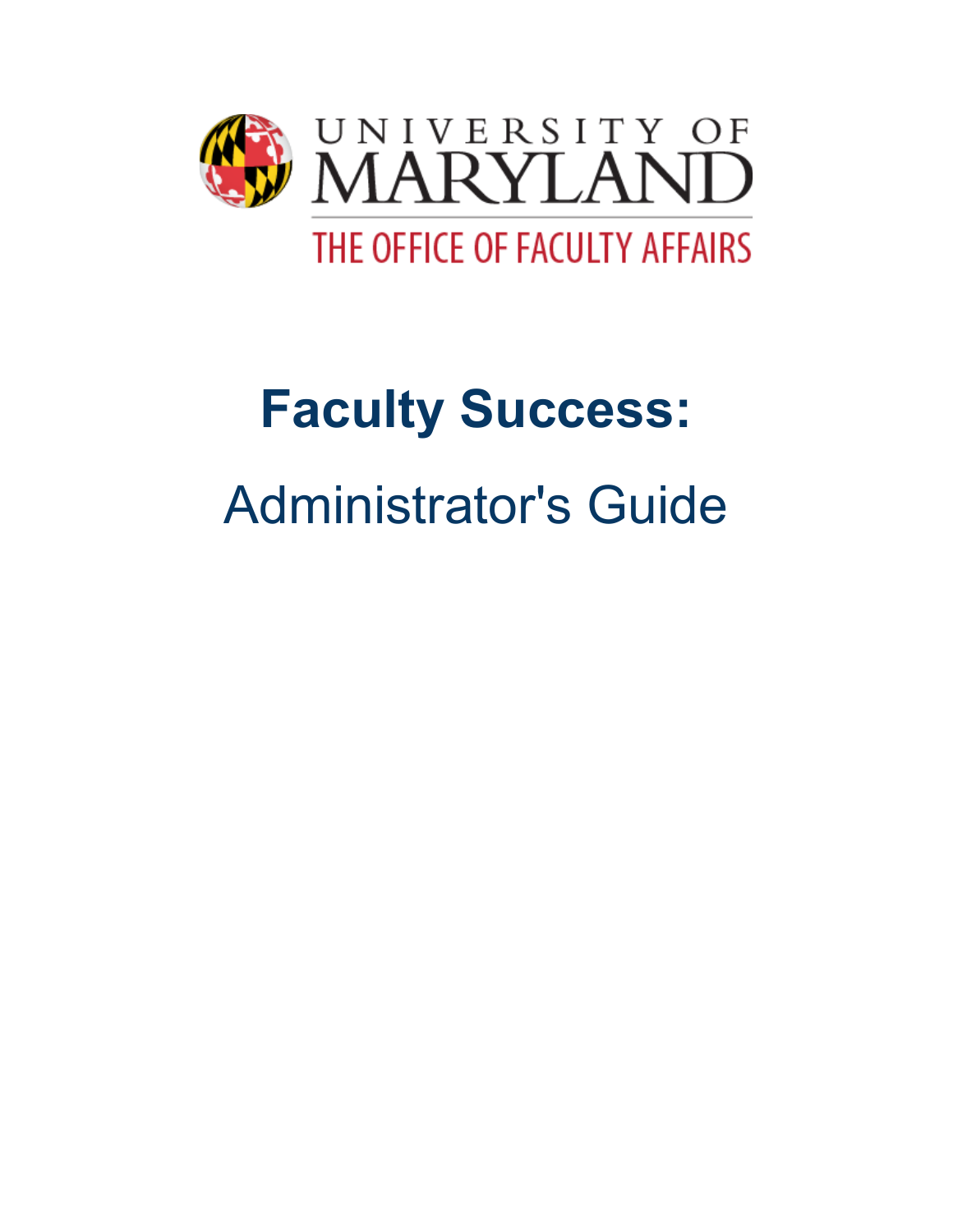[Welcome to Faculty Success!](#page-1-0) [Benefits to Users](#page-1-1)

[Logging In to Faculty Success](#page-2-0)

[Faculty Success Overview](#page-2-1)

[Integrated Systems: Data Automatically Loaded for](#page-4-0) You

[Manage Data](#page-4-1)

[Reports](#page-5-0) [Built-in Reports](#page-5-1) [Special Reporting Situations](#page-11-0)

[Guide to the Configuration Report](#page-13-0) [On the "Overview" tab...](#page-13-1) [On the screen-specific tabs...](#page-14-0)

## <span id="page-1-0"></span>Welcome to Faculty Success!

Faculty Success (formerly called Digital Measures) is a platform from Watermark. It is a fully customizable online information management system designed to organize and report on your faculty's research/creative activities, teaching, and service accomplishments. It provides the most reliable, versatile, and secure solution for generating custom reports easily and in real time.

#### <span id="page-1-1"></span>Benefits to Users

Faculty Success lessens the burden of periodic reviewing and reporting of faculty by academic administrators (e.g., department chairs, center directors and deans). Instead of having to run/create each faculty's report separately as a reviewer, Faculty Success gives you the ability to run a single report for all faculty in your department, center, or school/college. Additionally, Proxy users are able to "login" as faculty and manage and/or review data in Faculty Success. The web-based interface is easy to use and intuitive.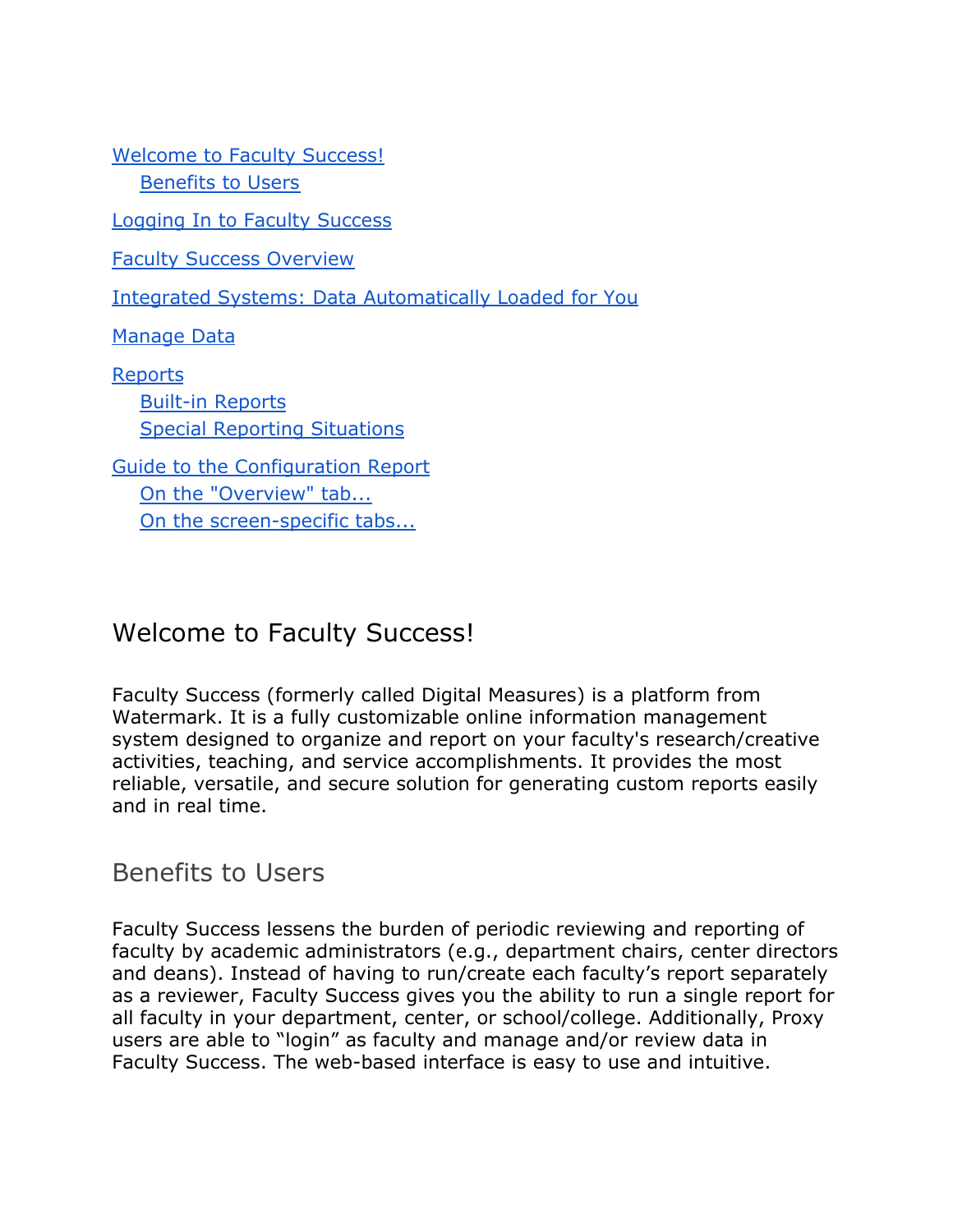# <span id="page-2-0"></span>Logging In to Faculty Success

To log in to Faculty Success, navigate to the Faculty Success portal, [faculty.umd.edu/activity](https://faculty.umd.edu/activity) and use the Log In button. You'll use CAS to authenticate.

Proxy users need to have the faculty member authorize the proxy access. This can be accomplished using the online [authorization](https://docs.google.com/forms/d/e/1FAIpQLScIHyhWpjvd42-lOzPxlHtENvolEfNeDYJe5uwNlPCsdSewwg/viewform?vc=0&c=0&w=1) form. If you encounter any issues while filling out the online form, you can alternatively complete this Word [version](https://faculty.umd.edu/sites/default/files/common/activity-insight/ProxyAccessForm.docx) of the form. Sign the form, scan it and send the scan file to *[dm-help@umd.edu](mailto:dm-help@umd.edu)*.

## <span id="page-2-1"></span>Faculty Success Overview

The Activities screen will be your home screen. From this screen you can choose any of the blue links to enter or edit your own activities, if you are a faculty user.



As a proxy user, the home screen looks different. It is the Manage Data screen which you will use to manage another faculty member's activities.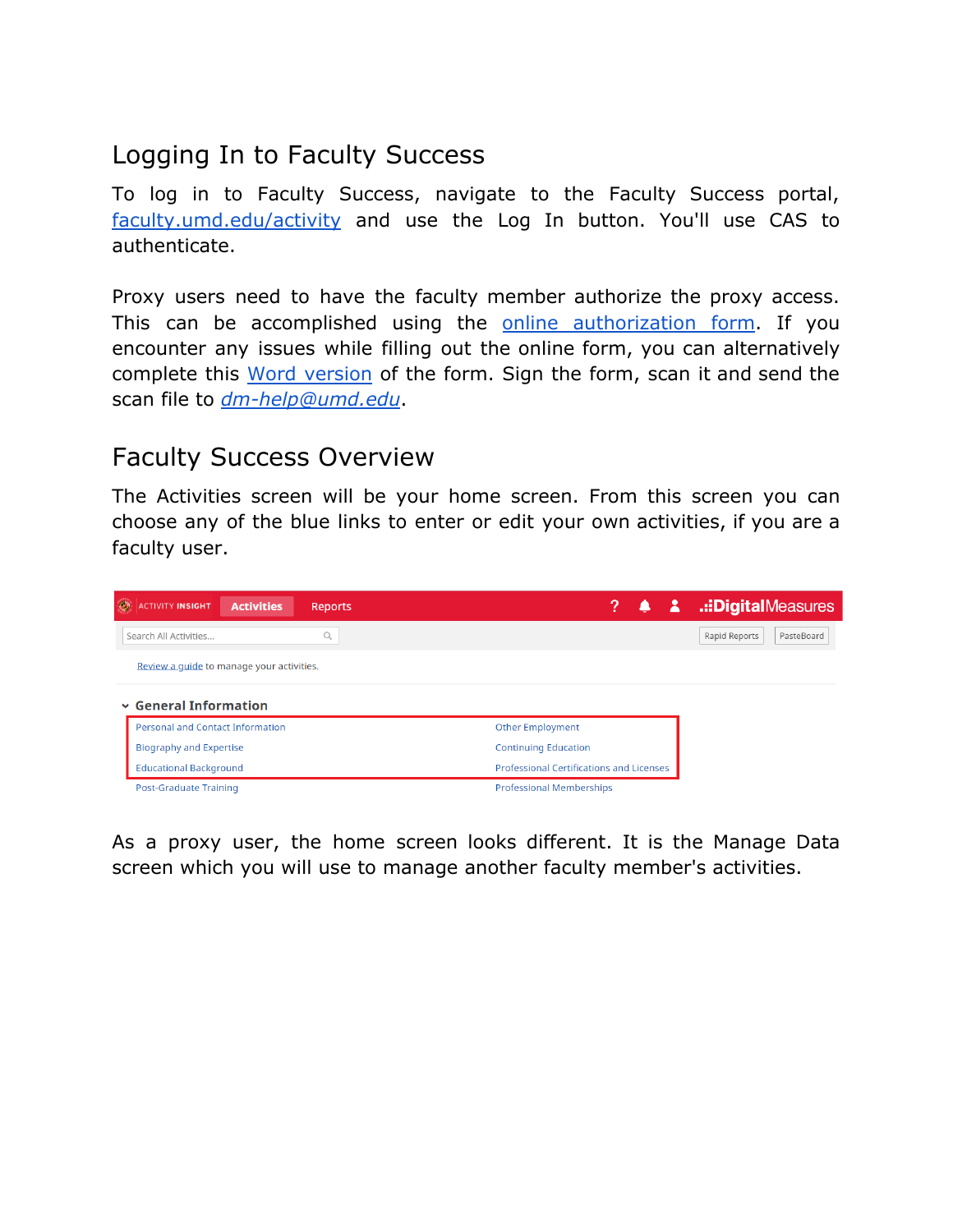|         | <b>ARYLAND</b>               | <b>Manage Data</b>                                                                                                                                                                                                                                                                                       | <b>Reports</b> | More $\blacktriangleright$ |  | : Digital Measures by Watermark* |
|---------|------------------------------|----------------------------------------------------------------------------------------------------------------------------------------------------------------------------------------------------------------------------------------------------------------------------------------------------------|----------------|----------------------------|--|----------------------------------|
|         | <b>Manage Data</b>           |                                                                                                                                                                                                                                                                                                          |                |                            |  |                                  |
|         |                              | Manage Data enables you to manage data for other users or entities within your system. If you<br>are entering a lot of data, it may be faster to load this from CSV files rather than by using this<br>utility. All changes made using this utility are audited. Manage Data sessions open in a new tab. |                |                            |  |                                  |
| $\odot$ | <b>Manage Data for User</b>  |                                                                                                                                                                                                                                                                                                          |                |                            |  |                                  |
|         | Show*                        |                                                                                                                                                                                                                                                                                                          |                |                            |  |                                  |
|         | <b>Enabled Accounts only</b> |                                                                                                                                                                                                                                                                                                          |                | O                          |  |                                  |
|         | User*                        |                                                                                                                                                                                                                                                                                                          |                |                            |  |                                  |
|         | Select or type a name        |                                                                                                                                                                                                                                                                                                          |                | ▼                          |  |                                  |
|         | CONTINUE <sup>[2]</sup>      |                                                                                                                                                                                                                                                                                                          |                |                            |  |                                  |

*Important Note: The utilities and functionally that are displayed here will depend on whether you are a Faculty Admin or non-faculty Proxy User in Faculty Success. If you are both a faculty and admin (e.g. chair, director or dean) you will have more options than a proxy user (e.g. administrative support).*

Reports can be generated through the Reports button in the top navigation bar, or from the Rapid Reports button available on every screen. Note that Rapid Reports has fewer filter/configuration settings; use the Reports button to get full functionality.

| $\mathcal{L}_{\mathcal{L}}$<br><b>ACTIVITY INSIGHT</b> | <b>Activities</b> | <b>Reports</b> | ?<br>۹                                          | Х | .:DigitalMeasures           |
|--------------------------------------------------------|-------------------|----------------|-------------------------------------------------|---|-----------------------------|
| Search All Activities                                  |                   | $\mathsf Q$    |                                                 |   | Rapid Reports<br>PasteBoard |
| Review a quide to manage your activities.              |                   |                |                                                 |   |                             |
| $\vee$ General Information                             |                   |                |                                                 |   |                             |
| <b>Personal and Contact Information</b>                |                   |                | <b>Other Employment</b>                         |   |                             |
| <b>Biography and Expertise</b>                         |                   |                | <b>Continuing Education</b>                     |   |                             |
| <b>Educational Background</b>                          |                   |                | <b>Professional Certifications and Licenses</b> |   |                             |
|                                                        |                   |                |                                                 |   |                             |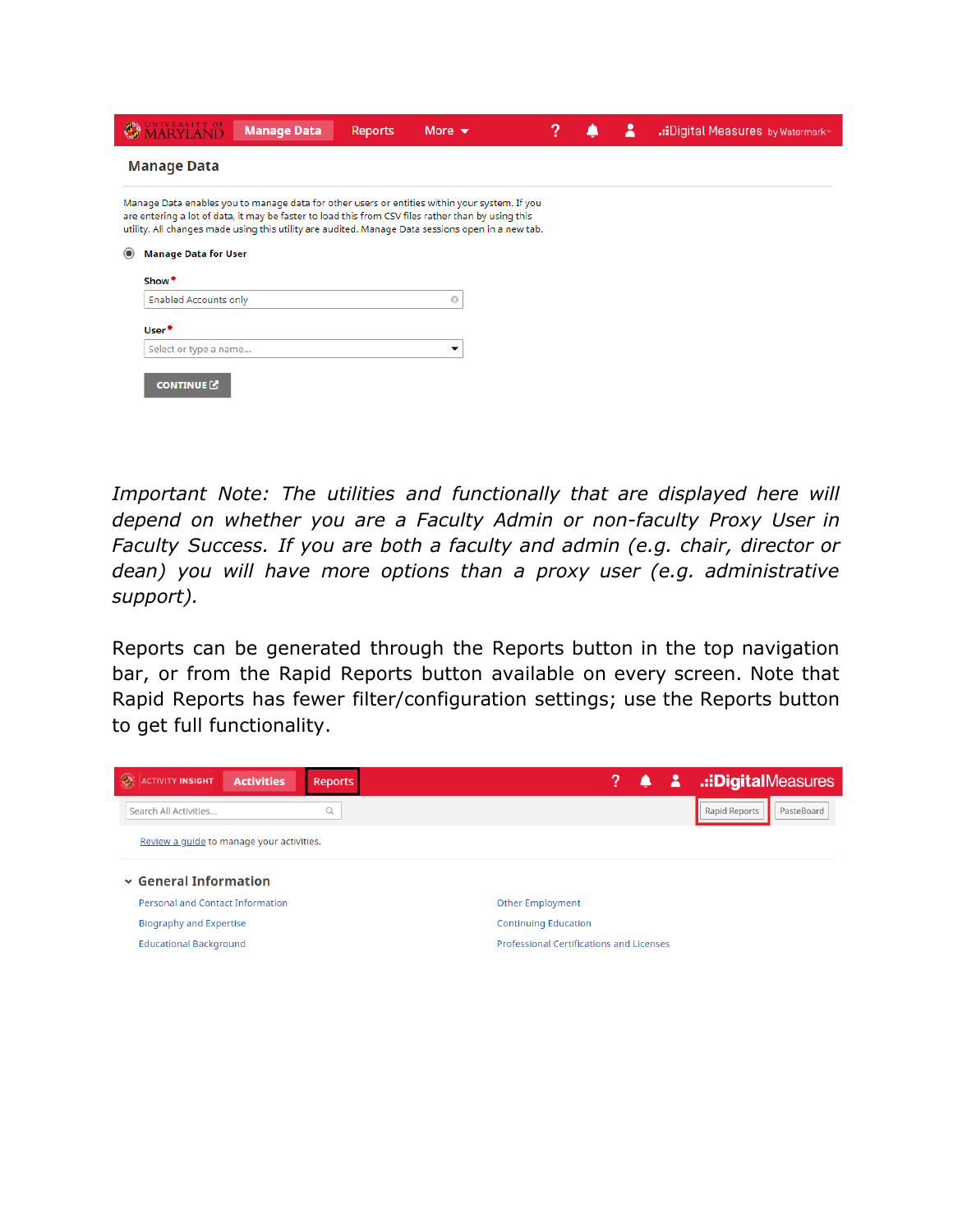# <span id="page-4-0"></span>Integrated Systems: Data Automatically Loaded for You

Some screens' activity data is populated through integrations with other campus systems. Refer to the [Integrations](https://faculty.umd.edu/activity/help-resources/integrations) table for the most up to date information.

## <span id="page-4-1"></span>Manage Data

The Manage Data screen is the default home page for non-faculty proxy users. It is also available to administrative users at the departmental or college level through the top navigation bar. This utility allows the user to review Faculty Success data as a faculty member (i.e. view data as the faculty). Proxy access users will also be able to edit faculty data. Chairs, directors and deans can view faculty data but not manage/edit it.

To manage/view data for a faculty:

- 1. Click on the **Manage Data** link in the top navigation menu.
- 2. Select the faculty from the **User Dropdown** List.
- 3. Click on the **Continue** button.

|                              | <b>Manage Data</b>                                                                                                                                                                                                                                                                                                                      | <b>Reports</b> | More $\blacktriangledown$ |  |  |  | .: Digital Measures by Watermark |  |  |  |  |
|------------------------------|-----------------------------------------------------------------------------------------------------------------------------------------------------------------------------------------------------------------------------------------------------------------------------------------------------------------------------------------|----------------|---------------------------|--|--|--|----------------------------------|--|--|--|--|
| <b>Manage Data</b>           |                                                                                                                                                                                                                                                                                                                                         |                |                           |  |  |  |                                  |  |  |  |  |
|                              | Manage Data enables you to manage data for other users or entities within your system. If you<br>are entering a lot of data, it may be faster to load this from CSV files rather than by using this<br>utility. All changes made using this utility are audited. Manage Data sessions open in a new tab.<br><b>Manage Data for User</b> |                |                           |  |  |  |                                  |  |  |  |  |
| Show <sup>*</sup>            |                                                                                                                                                                                                                                                                                                                                         |                |                           |  |  |  |                                  |  |  |  |  |
| <b>Enabled Accounts only</b> |                                                                                                                                                                                                                                                                                                                                         |                | o                         |  |  |  |                                  |  |  |  |  |
| User*                        |                                                                                                                                                                                                                                                                                                                                         |                |                           |  |  |  |                                  |  |  |  |  |
| Select or type a name        |                                                                                                                                                                                                                                                                                                                                         |                | ▼                         |  |  |  |                                  |  |  |  |  |
| <b>CONTINUE</b>              |                                                                                                                                                                                                                                                                                                                                         |                |                           |  |  |  |                                  |  |  |  |  |

Once you are actively managing data for the faculty member, a new browser window will open and the navigation menu will appear slightly different based on how it appears for the faculty. **There is also a black bar near the top of the screen to let you know for which faculty you are managing data.**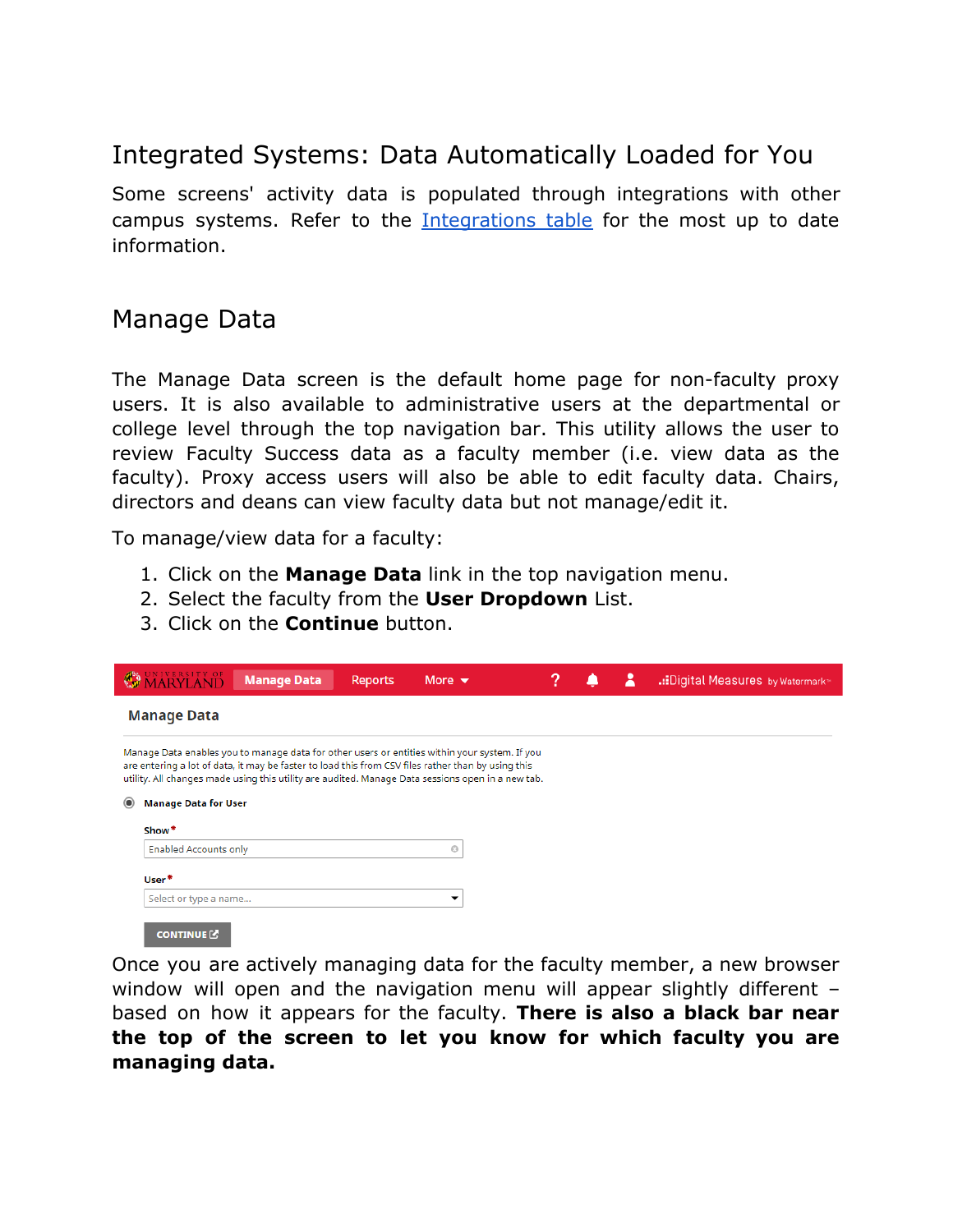| <b>OMARYLAND</b><br><b>Activities</b>               |                                                         |
|-----------------------------------------------------|---------------------------------------------------------|
|                                                     | Managing Data for: Sample Chair $\, \mathbf{\Omega} \,$ |
| $\mathbb{Q}$<br>Search All Activities               | Rapid Reports<br>PasteBoard                             |
| Review a quide to manage your activities. Show more |                                                         |
| $\vee$ General Information                          |                                                         |
| Appointments at UMD (Imported Data)                 | Continuing Education                                    |
| Other Appointments at UMD                           | Personal and Contact Information (Imported Data)        |

To *stop* managing data for a user, simply click on the X icon in the black bar, or close the active window. This should return you back to the main Manage Data screen.

# <span id="page-5-0"></span>Reports

#### <span id="page-5-1"></span>Built-in Reports

The Reports component allows users to run a variety of built-in reports or create custom reports. This guide and its screenshots will reference the most commonly used report - **Annual Activity Report**.

In addition to the Annual Activity Report, administrative users with Departmental or College-level access in the system can run reports for some or all of the faculty in their unit. In running these reports, it is important to consider which faculty will be included - any faculty with a current appointment in the unit, or whose primary appointment is in the unit, or, if tenured/tenure-track, whose tenure home is in the unit. See the *[Whom](#page-7-0) to [Include](#page-7-0)* explanation below.

The following reports have been configured to aggregate reported information across a set of faculty:

- **● Summary Activity Report**: Counts accomplishments for faculty included in the report in the areas of Research, Teaching and Service. Tables of information for each of these three areas. The first row of the table reports the aggregation across the entire set of faculty included in the report. The following rows report the counts by faculty member.
- **● Summary of College Activity Report:** Similar to the Summary Activity Report, this report counts accomplishments for the faculty included in the report in the areas of Research, Teaching and Service. Multiple tables are presented within each of these areas, one per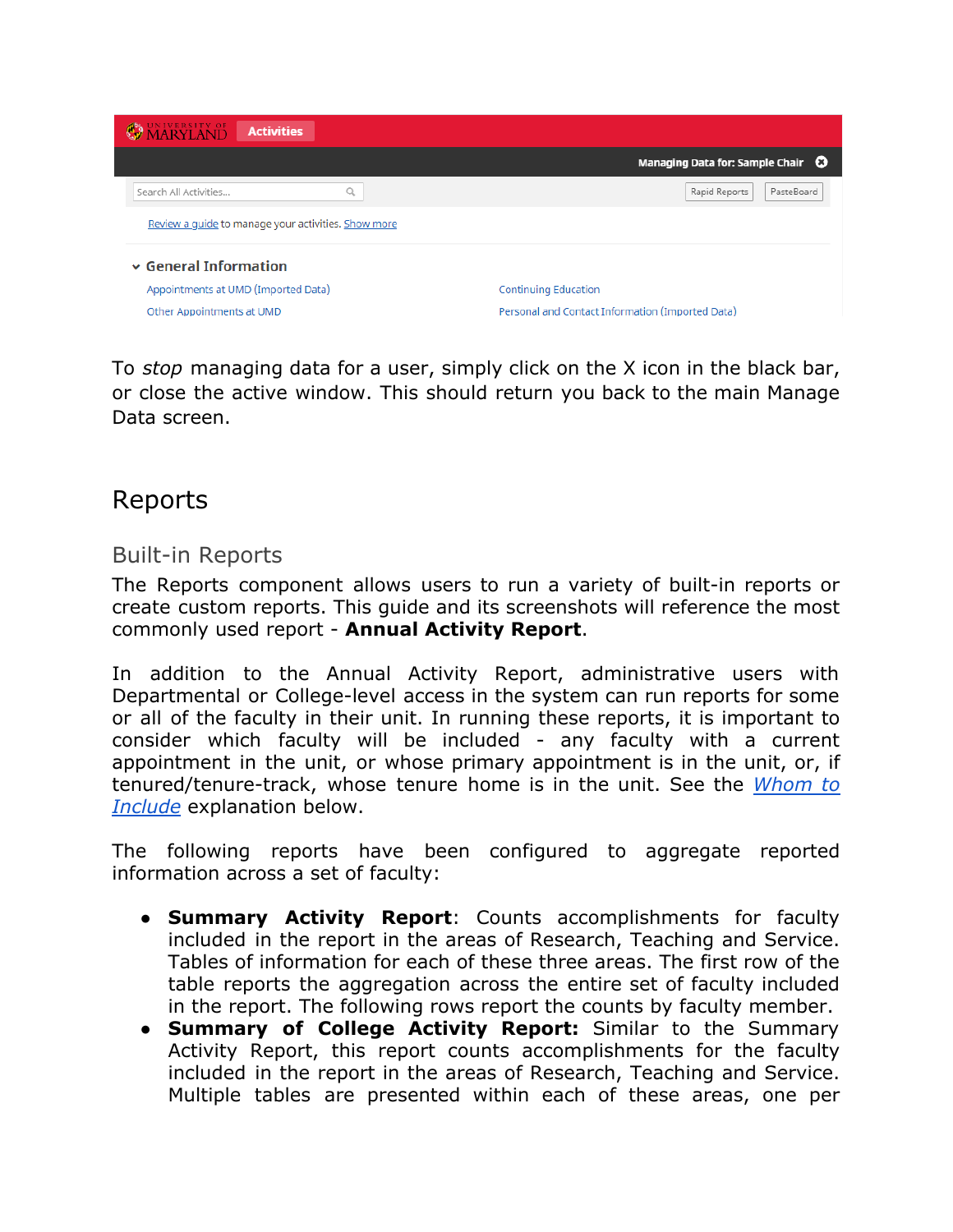unit/department within the college. Aggregation counts for the college in each of the three areas is included, along with aggregation counts for the unit and faculty within the unit.

An additional set of reports provide faculty information in one report from a particular data screen:

- **●** Academic Degrees Earned
- Awards and Honors
- Biography and Expertise
- Contracts, Grants and Sponsored Research by Faculty
- Creative Scholarship by Faculty
- Editorial and Review Activities by Faculty
- External and Community Service by Faculty
- Faculty/Staff Directory
- Presentations by Faculty
- Publications by Faculty
- Scheduled Teaching by Faculty

#### Selecting Report Options

There are several different reporting options that can be specified for a report in **Reports**:

**Report Type**: the first screen shown after clicking on *Reports* will list all the available reports in Faculty Success. Select the type of report you wish to run from this page. Once selected, the next screen will display the reporting options for the selected report.

**Reports** 

| Select the report you would like to view. |                  |                |
|-------------------------------------------|------------------|----------------|
| Name $\triangle$                          | Created By       | <b>Actions</b> |
| <b>Annual Activity Report</b>             | Digital Measures |                |
| NIH Biographical Sketch                   | Digital Measures |                |

1) **Date Range**: specify a Start Date and End Date for the report to retrieve results within certain time periods (e.g. one year, multiple years, x amount of months). The default date range for most reports is the current calendar year; for the UMD Vita it is from 1925 to present.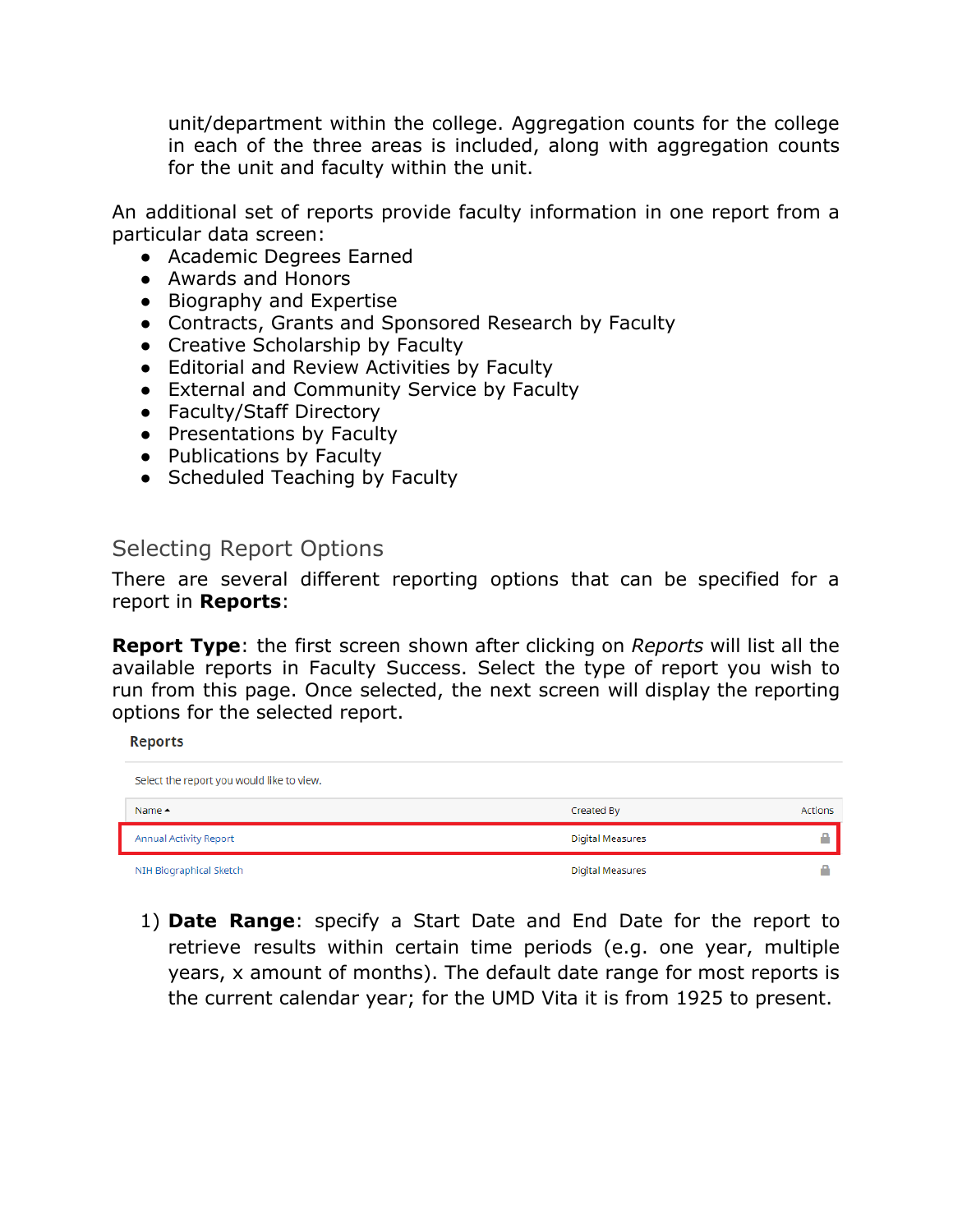|   | <b>O</b> ACTIVITY INSIGHT                                              | <b>Activities</b> | <b>Reports</b> | Tools $\blacktriangledown$ |                                                        | ?<br>2<br>.: Digital Measures by Watermark                                                                                  |
|---|------------------------------------------------------------------------|-------------------|----------------|----------------------------|--------------------------------------------------------|-----------------------------------------------------------------------------------------------------------------------------|
|   | <b>く Run Annual Activity Report</b><br>Download this report's template |                   |                |                            |                                                        | Run Report                                                                                                                  |
|   | <b>Date Range</b>                                                      |                   |                |                            | <b>Start Date</b><br><b>End Date</b>                   | $\circ$ 01<br>2019<br>January<br>$\circledcirc$<br>$\circ$<br>$\circ$ 31<br>December<br>2019<br>$\odot$<br>$\odot$          |
|   | <b>Whom to Include</b>                                                 |                   |                |                            | Users Selected by All<br><b>Include These Accounts</b> | <b>Change Selection</b><br><b>Enabled Only</b><br>$\odot$                                                                   |
| 3 | File Format <sup>©</sup>                                               |                   |                |                            | <b>File Format</b>                                     | Microsoft Word (.doc)<br>$\circledcirc$<br>Changes made to the Microsoft Word document will not be reflected in the system. |
|   |                                                                        |                   |                |                            | Page Size                                              | Letter<br>$\circ$                                                                                                           |

<span id="page-7-0"></span>2) **Whom to Include**: by default, all faculty members within your department/school (based on your security role) will be included on the report output. This option allows you to run a report for select faculty members (individuals only), or for the entire department, school/college, or campus (dependent on your role). To select certain individuals, or an entire group, click on the Change Selection link in option 2.

| <b>く Run Annual Activity Report</b><br>Download this report's template | Run Report                                                                                                                                                                   |
|------------------------------------------------------------------------|------------------------------------------------------------------------------------------------------------------------------------------------------------------------------|
|                                                                        |                                                                                                                                                                              |
| <b>Date Range</b>                                                      | <b>Start Date</b><br>January<br>$\circ$ 01<br>2019<br>$_{\odot}$<br>$\circledcirc$<br><b>End Date</b><br>December<br>$0$ 31<br>2019<br>$_{\odot}$<br>$_{\odot}$              |
| <b>Whom to Include</b>                                                 | Users Selected by All<br><b>Change Selection</b><br><b>Include These Accounts</b><br><b>Enabled Only</b><br>$\circ$                                                          |
| File Format @<br>3                                                     | <b>File Format</b><br>Microsoft Word (.doc)<br>$\odot$<br>Changes made to the Microsoft Word document will not be reflected in the system.<br>Page Size<br>Letter<br>$\odot$ |

- 3) Individuals or groups to include:Change Selection opens a popup window and gives access to five different means of selecting faculty to include in the report:
	- a. **Assigned Base County** This filter is to be used for University of Maryland Extension faculty only based on county assignment.
	- b. **Cluster or State Assignment** This filter is to be used for University of Maryland Extension faculty only based on geographic and/or program assignment.
	- c. **College** all faculty who currently have an appointment in the selected college. The list of colleges in this category covers the set of colleges in which faculty in your scope have appointments.
	- d. **Department-** all faculty who currently have an appointment in the selected department or center. The list of departments in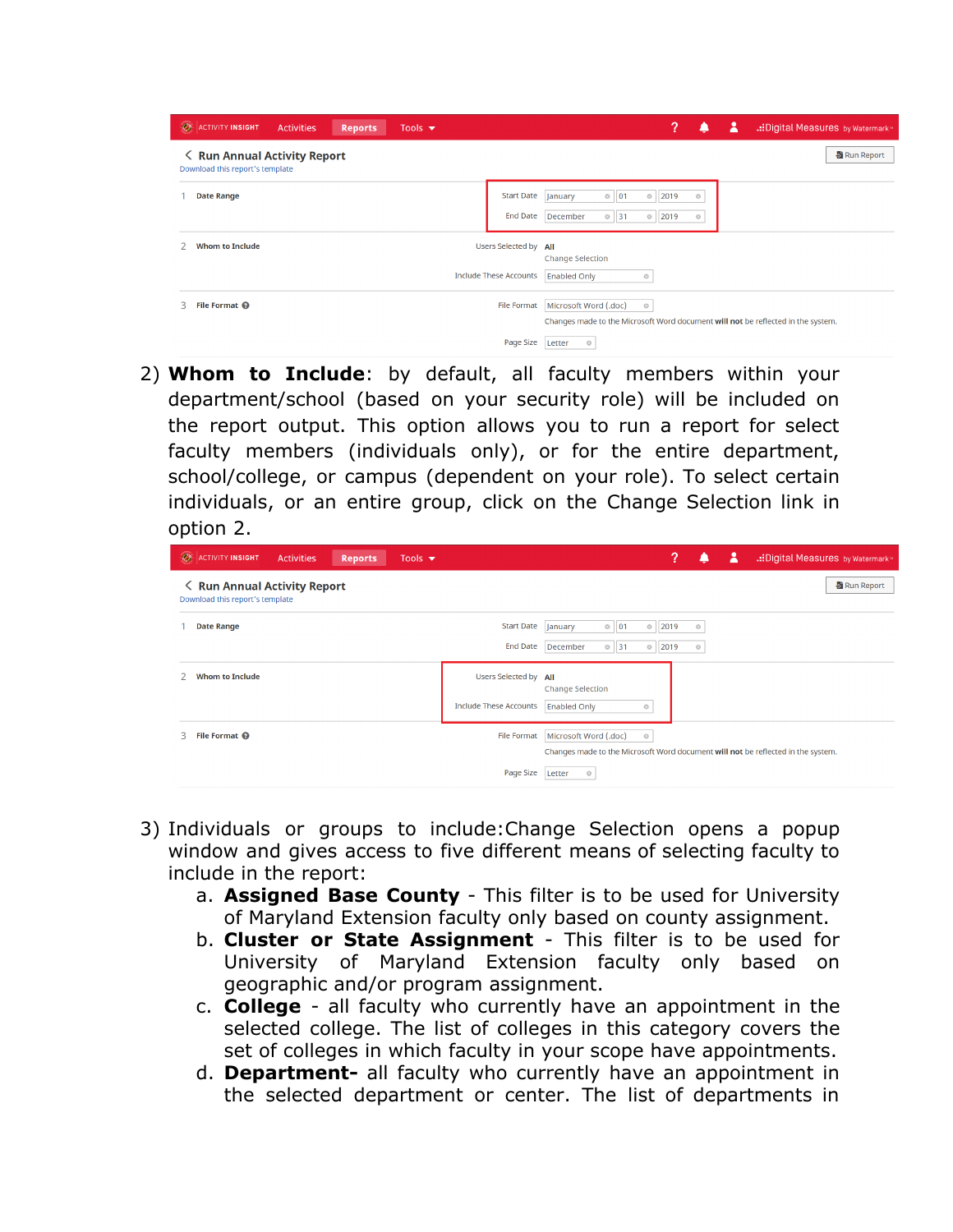this category covers the set of departments in which faculty in your scope have appointments.

- e. **Individual** individually identified faculty; all faculty in scope of the administrative user are listed.
- f. **Primary College** all faculty who have their current primary appointment in PHR in the selected college.
- g. **Primary Department** all faculty who have their current primary appointment in PHR in the selected department/center.
- h. **Program or Administrative Assignment** This filter is to be used for University of Maryland Extension faculty only based on program or administrative assignment.
- i. **TTK** all tenure/tenure-track faculty.
- j. **Tenure Home College** all faculty with their tenure home in the selected college.
- k. **Tenure Home Department** all faculty with their tenure home in the selected department.

Use the right-facing caret to expand the particular category and select options within it. Selections can be made in more than one category and to include more than one option within a particular category.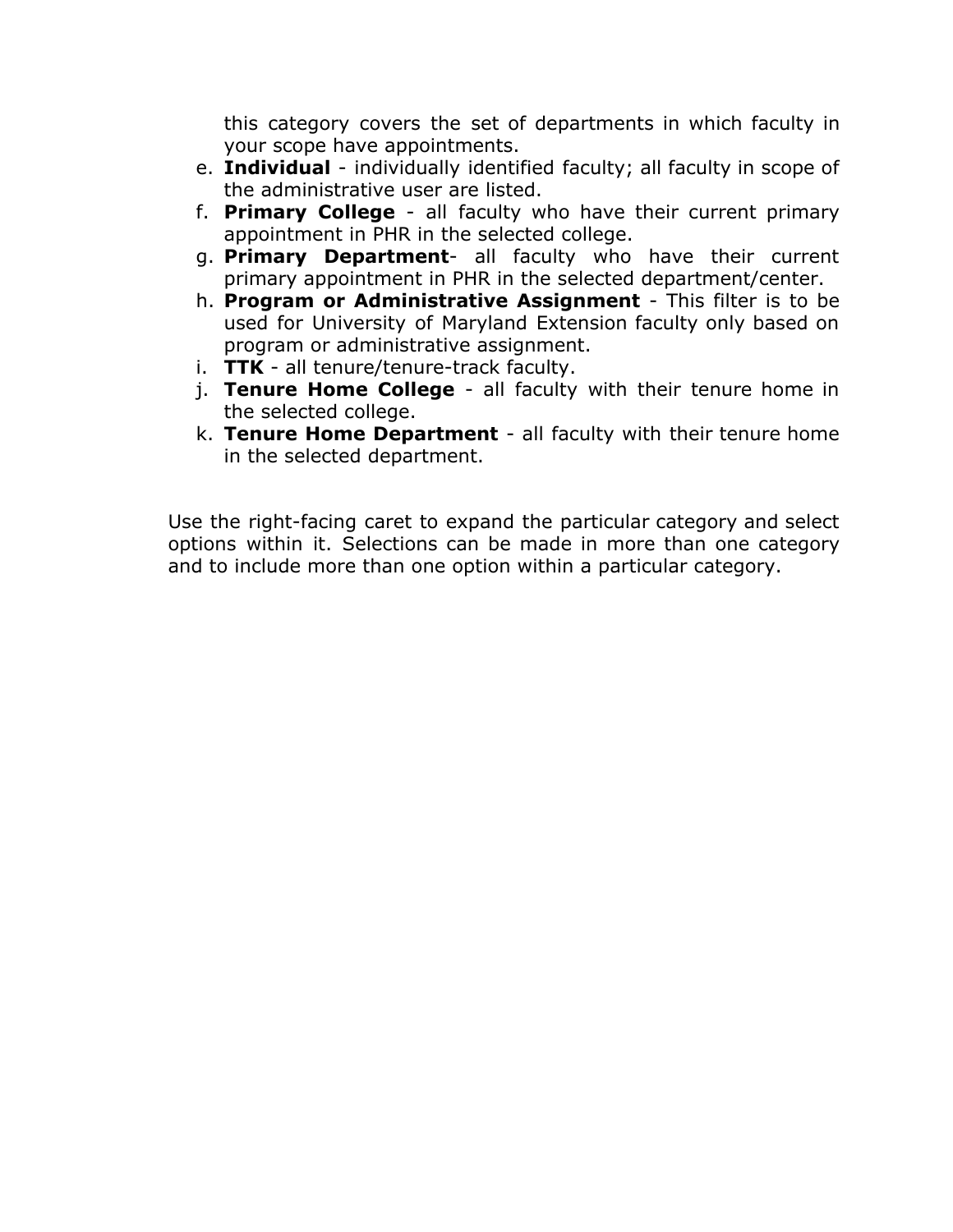|   | Individuals or groups to include     |  |  |  |  |  |
|---|--------------------------------------|--|--|--|--|--|
| ⋟ | <b>Assigned Base County</b>          |  |  |  |  |  |
| ⋟ | <b>Cluster or State Assignment</b>   |  |  |  |  |  |
| ۶ | College                              |  |  |  |  |  |
|   | Department                           |  |  |  |  |  |
| ⋟ | <b>Individual</b>                    |  |  |  |  |  |
| ۶ | <b>Primary College</b>               |  |  |  |  |  |
| ۶ | <b>Primary Department</b>            |  |  |  |  |  |
| ⋟ | Program or Administrative Assignment |  |  |  |  |  |
| ⋟ | <b>TTK</b>                           |  |  |  |  |  |
| ۶ | <b>Tenure Home College</b>           |  |  |  |  |  |
| ⋟ | <b>Tenure Home Department</b>        |  |  |  |  |  |
|   | Cancel<br>Save                       |  |  |  |  |  |

- 4) To select those faculty who are tenured in your college or department/center, open the **Tenure Home College** or **Tenure Home Department** category and select your college or department/center from the set of possible options.
- 5) Click on the Save button to finish.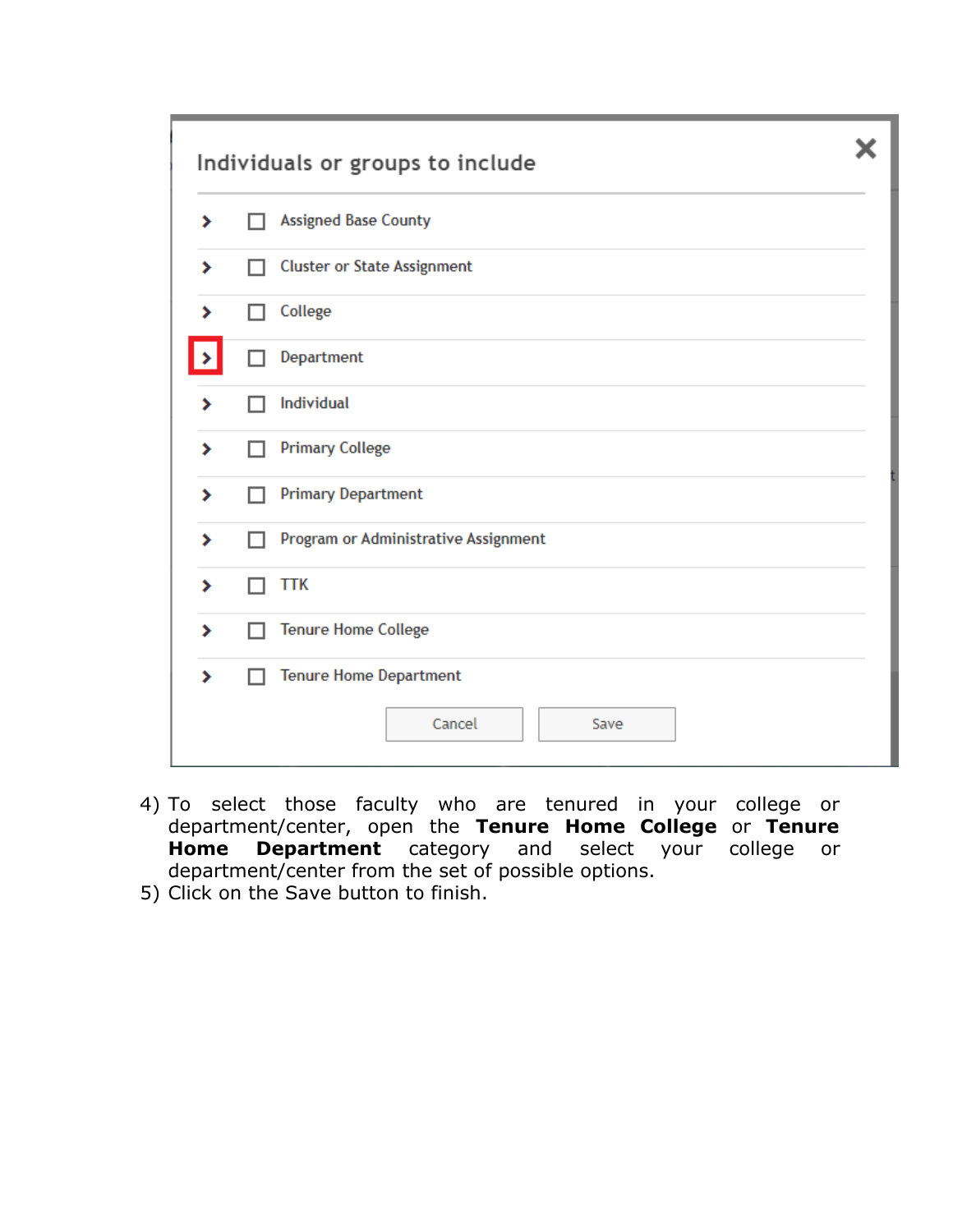|   | Individuals or groups to include                 |  |  |  |  |  |  |  |
|---|--------------------------------------------------|--|--|--|--|--|--|--|
|   | College                                          |  |  |  |  |  |  |  |
|   | A. James Clark School of Engineering             |  |  |  |  |  |  |  |
|   | Agriculture & Natural Sciences                   |  |  |  |  |  |  |  |
|   | <b>Chemical &amp; Life Sciences</b>              |  |  |  |  |  |  |  |
| H | College of Agriculture & Natural Resources       |  |  |  |  |  |  |  |
| H | College of Arts & Humanities                     |  |  |  |  |  |  |  |
| H | College of Behavioral & Social Sciences          |  |  |  |  |  |  |  |
| п | College of Computer, Math & Natural Sciences     |  |  |  |  |  |  |  |
|   | College of Education                             |  |  |  |  |  |  |  |
| 罓 | College of Information Studies                   |  |  |  |  |  |  |  |
|   | Division of Information Technology               |  |  |  |  |  |  |  |
|   | Facilities Management                            |  |  |  |  |  |  |  |
|   | Graduate School                                  |  |  |  |  |  |  |  |
|   | Libraries                                        |  |  |  |  |  |  |  |
|   | Office of Extended Studies                       |  |  |  |  |  |  |  |
| П | Office of Professional Studies                   |  |  |  |  |  |  |  |
|   | Office of the President                          |  |  |  |  |  |  |  |
| ш | Philip Merrill College of Journalism             |  |  |  |  |  |  |  |
|   | Robert H. Smith School of Business               |  |  |  |  |  |  |  |
| H | School of Architecture, Planning, & Preservation |  |  |  |  |  |  |  |
|   | Cancel<br>Save                                   |  |  |  |  |  |  |  |

6) File Format: choose your output file format (MS Word, PDF, or Web page) and page size (Letter, A4) under this reporting option.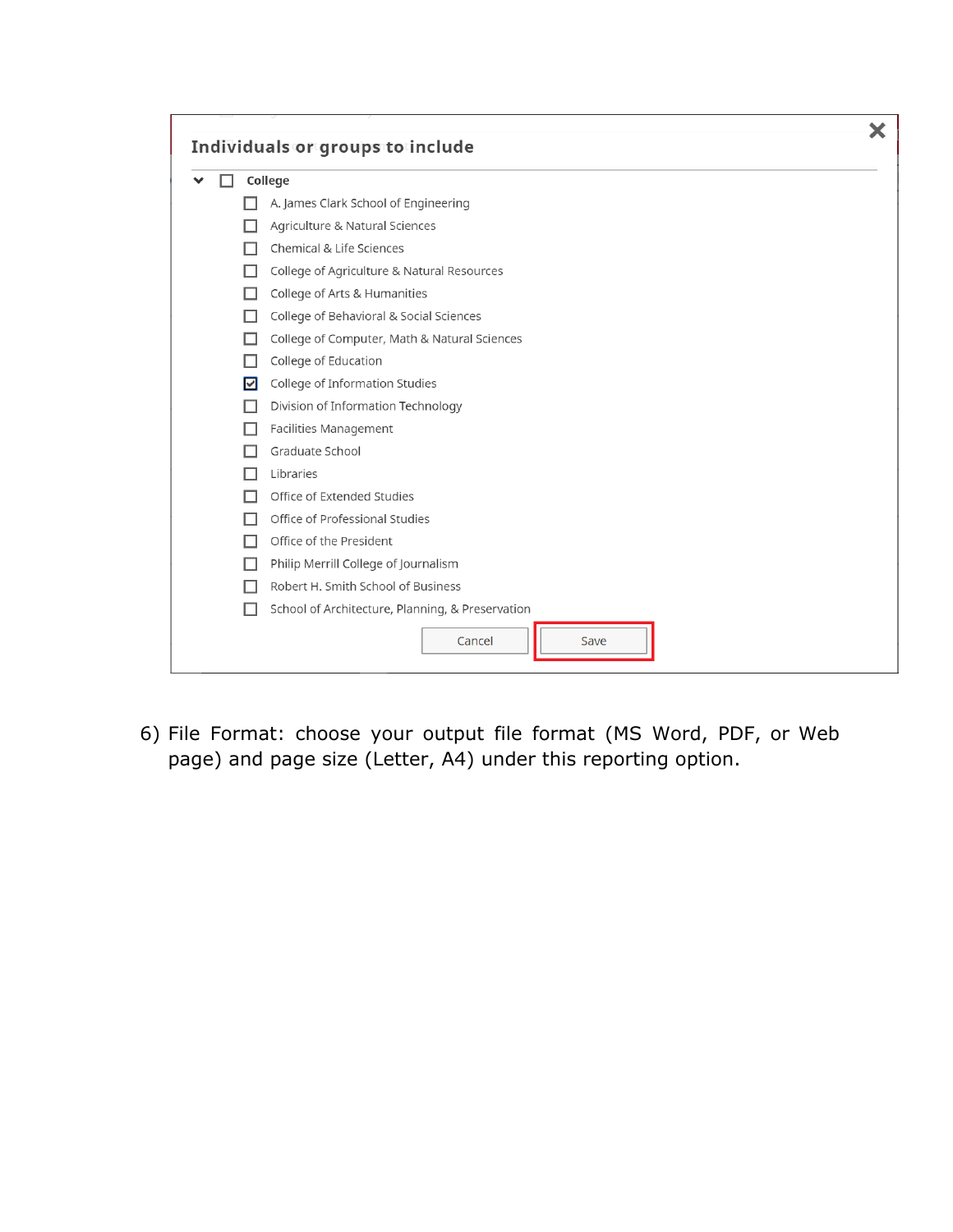| Activities $\blacktriangledown$                                         | <b>Reports</b>                | ?<br>А<br>.: Digital Measures                                                                                           |
|-------------------------------------------------------------------------|-------------------------------|-------------------------------------------------------------------------------------------------------------------------|
| <b>く Run Summary Activity Report</b><br>Download this report's template |                               | Run Report                                                                                                              |
| <b>Date Range</b>                                                       | <b>Start Date</b>             | 2019<br>$\circ$ 01<br>January<br>Ø<br>O                                                                                 |
|                                                                         | <b>End Date</b>               | December<br> 31<br>2019<br>$\odot$<br>Ø<br>Ø                                                                            |
| Whom to Include                                                         | Users Selected by             | All<br><b>Change Selection</b>                                                                                          |
|                                                                         | <b>Include These Accounts</b> | <b>Enabled Only</b><br>Ō                                                                                                |
| File Format @                                                           | <b>File Format</b>            | Microsoft Word (.doc)<br>$\odot$<br>Changes made to the Microsoft Word document will not be<br>reflected in the system. |
|                                                                         | Page Size                     | Letter<br>Ō                                                                                                             |

7) Select **Run Report** to generate the report.

### <span id="page-11-0"></span>Special Reporting Situations

When faculty leave the institution, their accounts are disabled but their data remains in place in the system. If you find that you need to include faculty in a report after they have left, you will need to add them to your **Whom to Include** selection, and change the setting of the **Include These Accounts** option:

1. After selecting the group of faculty you need included in your report (e.g., by Department, College or Tenure Home Department), use the Individual selector to add those faculty who have left the institution but need to be included in the report.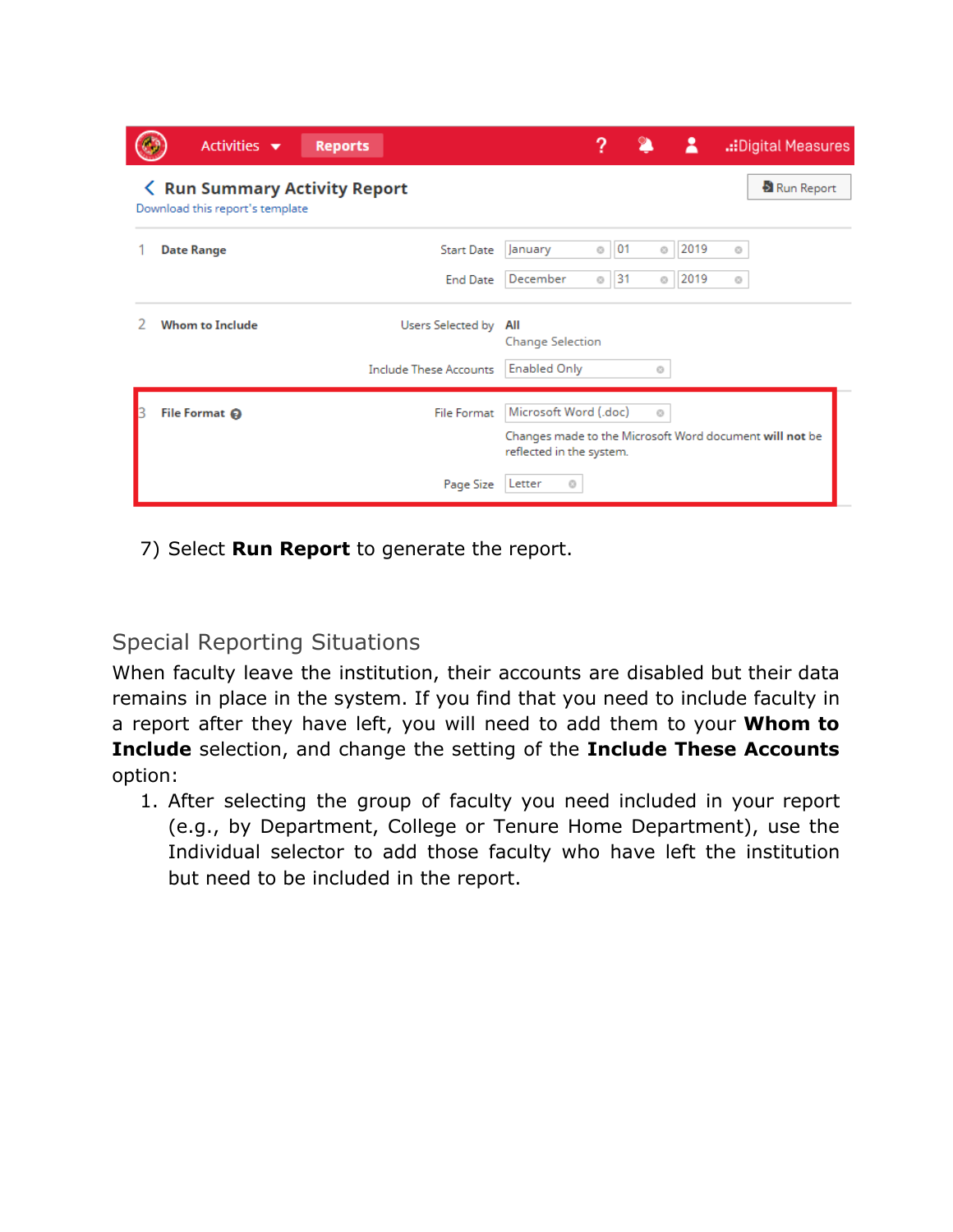|   | Individuals or groups to include                |  |  |  |  |  |
|---|-------------------------------------------------|--|--|--|--|--|
| ⋟ | <b>Assigned Base County</b>                     |  |  |  |  |  |
| ۶ | <b>Cluster or State Assignment</b>              |  |  |  |  |  |
| ≯ | College<br>H                                    |  |  |  |  |  |
| ⋗ | Department                                      |  |  |  |  |  |
|   | Individual                                      |  |  |  |  |  |
| ≯ | <b>Primary College</b>                          |  |  |  |  |  |
| ۶ | <b>Primary Department</b>                       |  |  |  |  |  |
| ۶ | Program or Administrative Assignment            |  |  |  |  |  |
| ⋗ | TTK                                             |  |  |  |  |  |
| ⋟ | <b>Tenure Home College</b>                      |  |  |  |  |  |
| ۶ | <b>Tenure Home Department</b><br>Cancel<br>Save |  |  |  |  |  |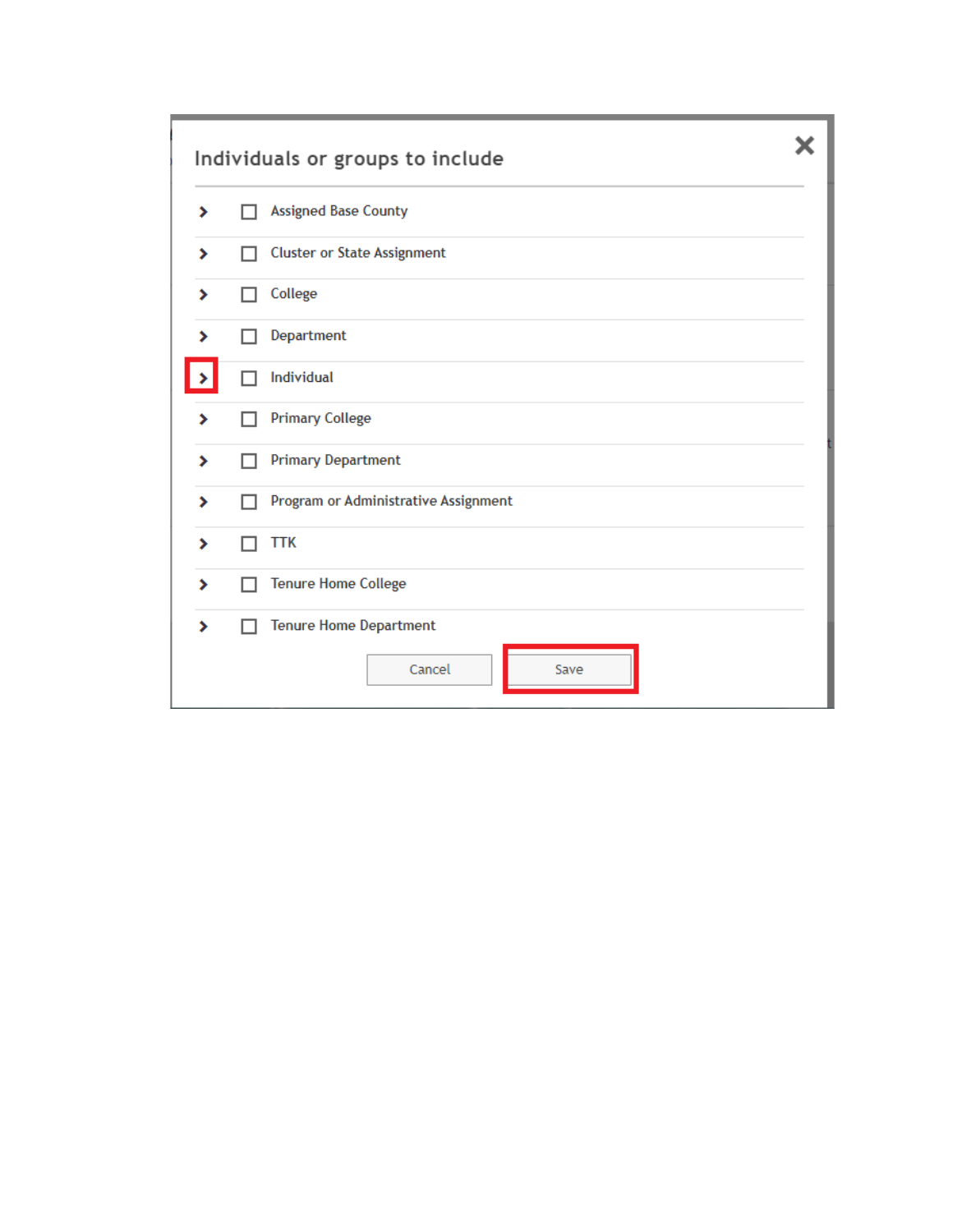2. After saving this selection, choose "Enabled and Disabled Accounts" for the **Include These Accounts** option.

| <b>O</b> ACTIVITY INSIGHT<br><b>Activities</b><br>Tools $\blacktriangledown$<br><b>Reports</b> |                                      | ?<br>А<br>.: Digital Measures by Watermark<br>▲                                                                   |
|------------------------------------------------------------------------------------------------|--------------------------------------|-------------------------------------------------------------------------------------------------------------------|
| <b>く Create a New Report</b>                                                                   |                                      | Run Report<br>$H$ Save                                                                                            |
| <b>Date Range</b>                                                                              |                                      | $\Box$ All Dates                                                                                                  |
|                                                                                                | <b>Start Date</b><br><b>End Date</b> | $\circ$ 01<br>January<br>2019<br>$\circ$<br>$_{\odot}$<br>December<br>$\circ$ 31<br>2019<br>$\circ$<br>$_{\odot}$ |
| <b>Whom to Include</b>                                                                         | Users Selected by All                |                                                                                                                   |
|                                                                                                | Include These Accounts               | <b>Change Selection</b><br><b>Enabled and Disabled</b><br>$\circ$                                                 |
| <b>Data to Include</b><br>3                                                                    | Fields Selected from All             | <b>Change Selection</b>                                                                                           |
| Grouping Method <sup>O</sup><br>4                                                              | Group by                             | None<br>$_{\odot}$                                                                                                |
| Search Keywords <sup>O</sup><br>5.                                                             | Search Keywords                      |                                                                                                                   |
| File Format <sup>O</sup><br>6.                                                                 | <b>File Format</b>                   | Comma-Separated Values (.csv)<br>$\odot$                                                                          |
|                                                                                                | Files per Screen                     | Single<br>$_{\odot}$                                                                                              |

3. Run your report.

#### <span id="page-13-0"></span>Guide to the Configuration Report

The [Configuration](https://faculty.umd.edu/media/146/download) Report is a reference for how the Faculty Success data is currently configured. This is a system-generated Microsoft Excel workbook showing the structure of the Faculty Success instrument, with the details of the input fields for each screen on a separate worksheet.

<span id="page-13-1"></span>The [Configuration Report](https://faculty.umd.edu/media/146/download) provides the following information:

On the "Overview" tab...

- **Screen codes**.
- **Summary Display logic**. This refers to the information that displays on the summary screen, or the list of existing records for a given screen.
- **Screen access settings**.
- **Force editable**. For screens with access restrictions, are users allowed to create new records?
- **Date required**. This tells you whether users must enter a significant date before saving the record.